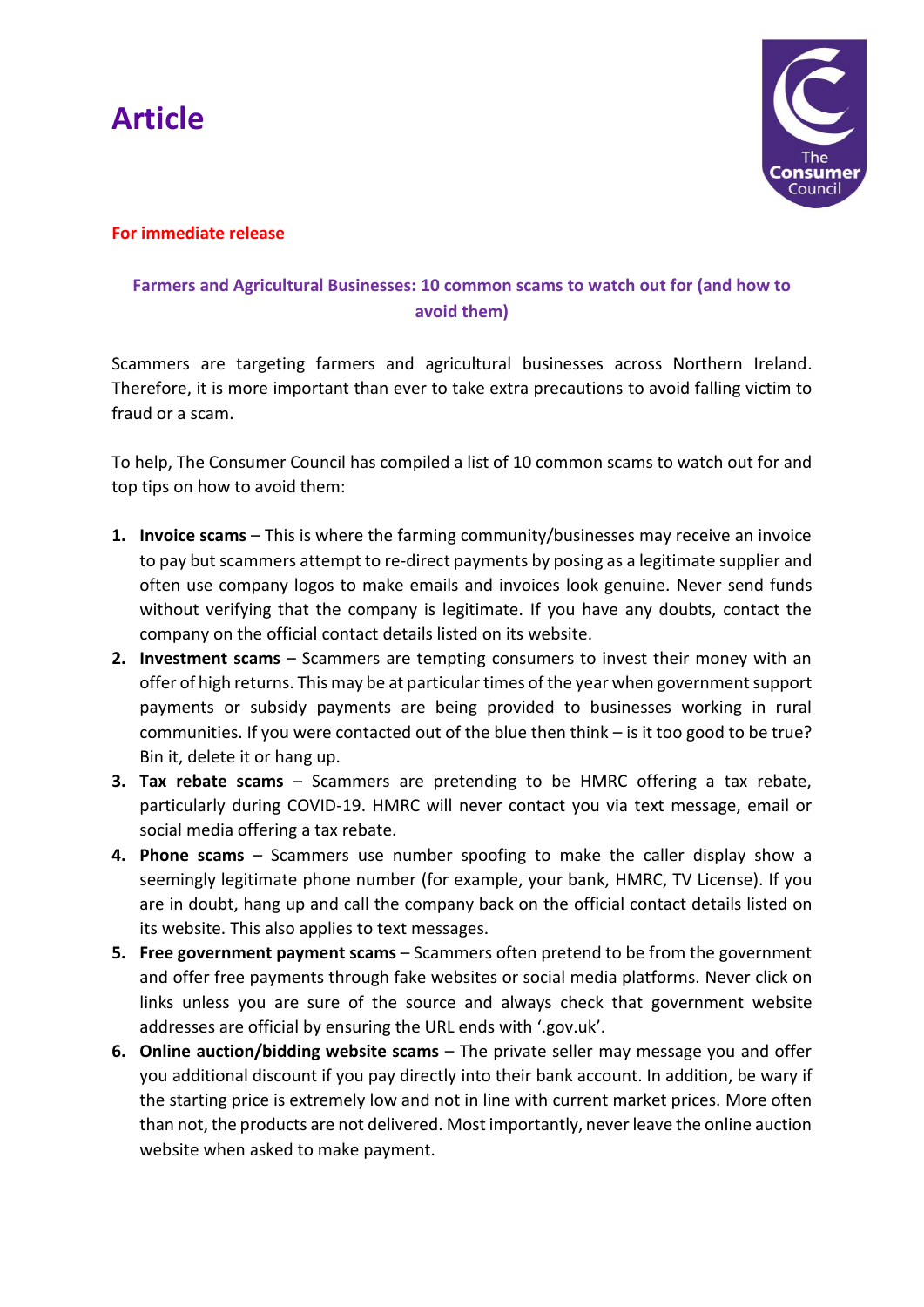# **Article**



- **7. 'Free ad' locations within social media platforms and online auction websites** Often scammers post ads for goods that do not exist. Avoid sellers only wanting to converse by email/text message with a reluctance to engage by phone; sellers wanting money paid upfront and by bank transfers; offers to use 'escrow services' where they claim a third party service will hold the money until goods are inspected; and requests for ID documents.
- **8. Fake websites selling fake goods** Watch out for fake websites selling fake goods online. Always do your research before buying from a website you haven't used before, including looking for reviews or previous customer feedback.
- **9. Social media scams** Scammers will offer farming machinery, equipment or supplies at very low prices on social media. Whilst the offer may seem genuine and the photographs look very professional, scammers can be highly skilled in web design to make these offers appear genuine. If you see an ad offering expensive items at a low price, stop and think – is this too good to be true?
- **10. Romance scams** This is where a person meets a scammer online who, over time convinces the person that they love them, even though they never meet face to face. The scammers will ask for money (often to pay off debts, for a sick relative or to pay for the airfare to visit). Scammers target social media platforms and this type of scam can last for months. Be careful if you receive messages from people you do not know and never click on links or enter payment details.

For more top tips and additional information on the different types of scams, download our 'Scams for Farmers and Agricultural Businesses' leaflet, which is available on our website: [www.consumercouncil.org.uk.](https://www.consumercouncil.org.uk/policy-research/publications/scams-farmers-and-agricultural-businesses)

For additional information on scams, visit the [nidirect website](http://www.nidirect.gov.uk/campaigns/scamwiseni) or the [Scamwiseni Facebook](https://www.facebook.com/scamwiseni)  [page.](https://www.facebook.com/scamwiseni)

Remember to report scams to Action Fraud on 0300 123 2040 or the PSNI on 101.

**Ends**

#### **Notes to editors:**

- 1. 'Scams for Farmers and Agricultural Businesses' leaflet download: https://www.consumercouncil.org.uk/policy-research/publications/scams-farmers-andagricultural-businesses
- 2. The Consumer Council Media Contact: Matthew Stevenson 07546111372 [matthew.stevenson@consumercouncil.org.uk](mailto:matthew.stevenson@consumercouncil.org.uk)